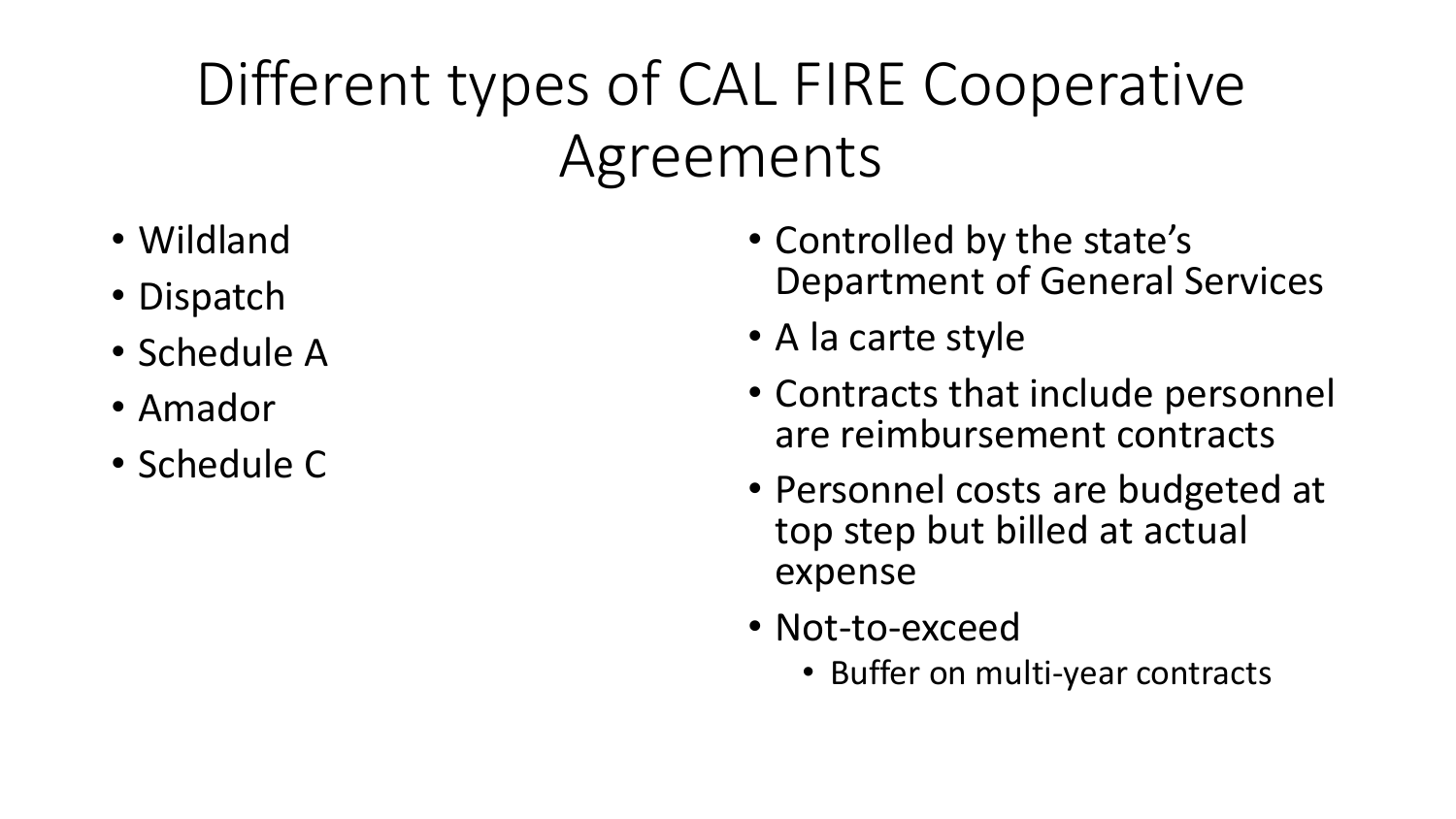#### Schedule A Contract

- CAL FIRE personnel funded by local government
- Under local control
	- Committed to local program
	- Must cover
	- Still available to support state mission
- Usually full-service Fire Departments
- Santa Cruz County does have some Schedule A employees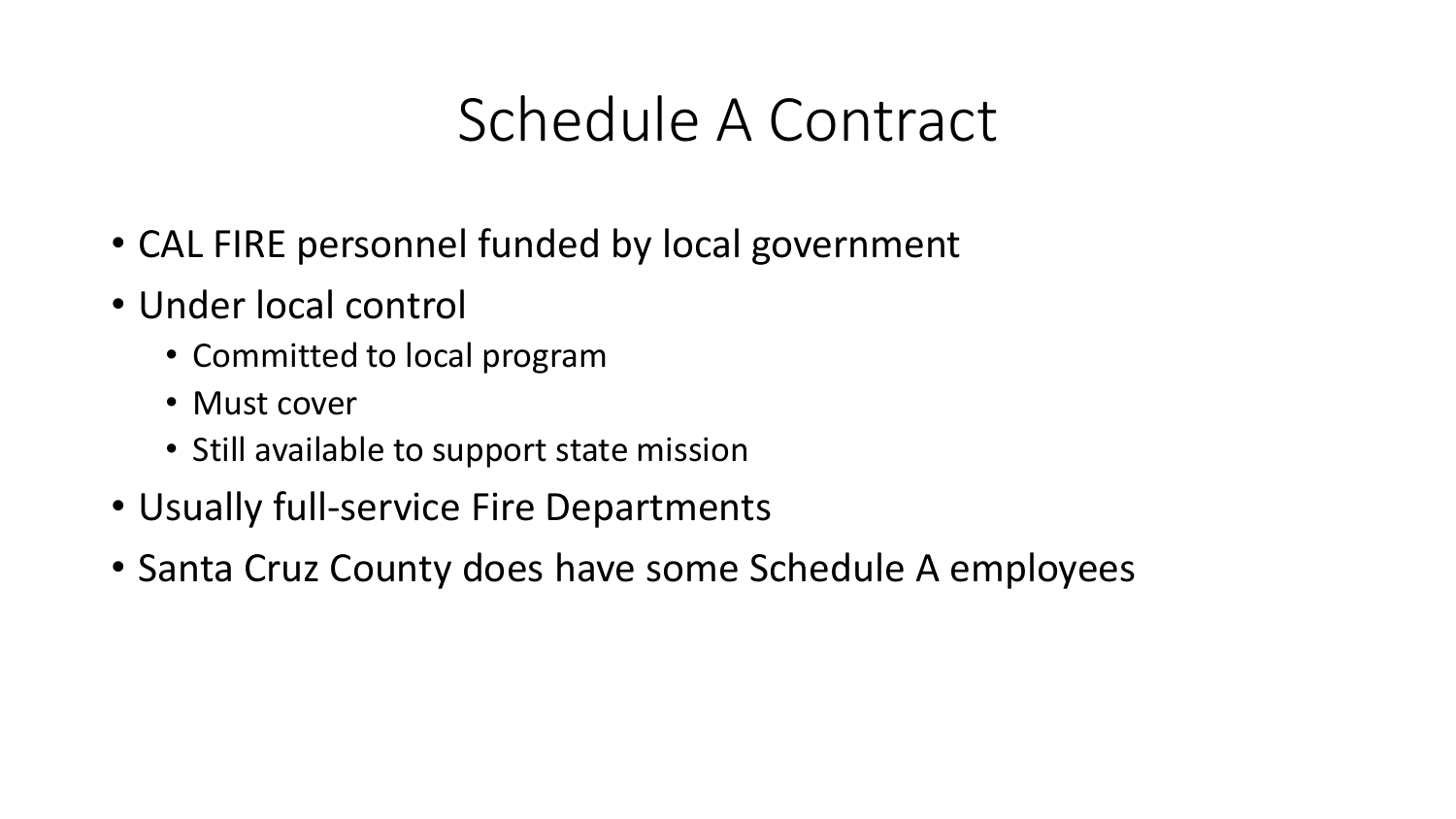#### "Amador" Contracts

- Pseudo Schedule A
	- Does not have a well-defined annual period for service
	- Santa Cruz County budgets for a seven month Amador period
- Low-cost model to provide fire protection when CAL FIRE would otherwise be downstaffed
- CAL FIRE engine or Local Government Engine
- CAL FIRE funded operator
- Firefighter(s) are CAL FIRE but funded by local government
- Five CAL FIRE stations stay staffed through "winter" months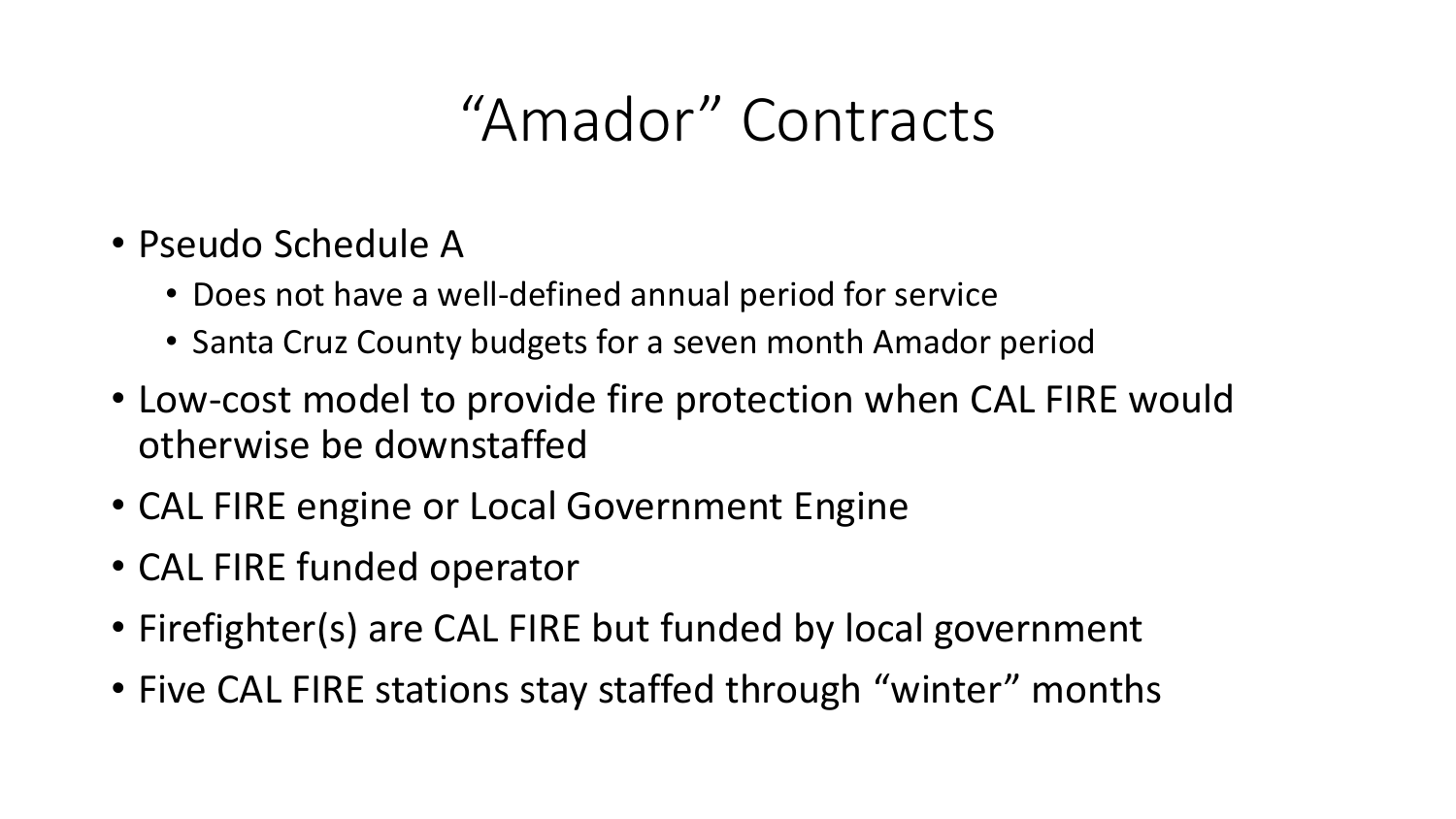## Santa Cruz County Fire Contract

- Schedule A funded employees:
	- 2.5 Fire Marshals
	- 2 Training Captains
	- 1 Dispatcher
	- 2.4 Office Staff (1 currently vacant)
	- 1 Battalion Chief (soon to be appointed)
	- 1 Research Data Analyst (currently vacant)
- Amador funded employees:
	- 24 seasonal Firefighters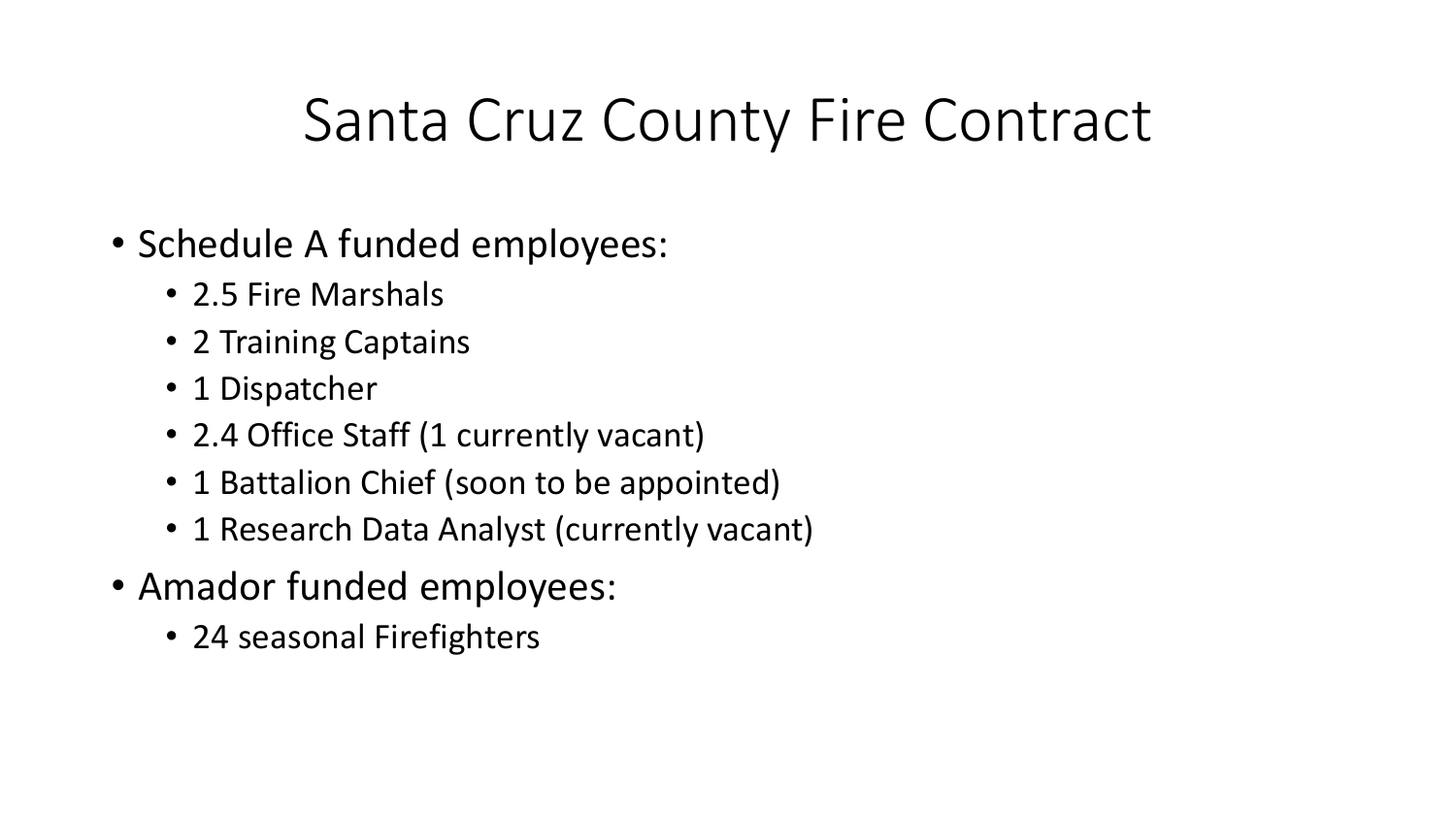## Santa Cruz County Fire Contract

- Demands placed on CAL FIRE staff:
- Historically no overhead staff paid for by Santa Cruz County
- Fire Chief, Deputy Chief, all Battalion Chiefs and Fire Station Captains are state funded with a full state workload
- Reason for the newly funded County Fire Battalion Chief
- No down time for state personnel due to Amador commitment.
- San Mateo County Fire comparison:
- Deputy Chief
- Division Chief
- 3.5 Battalion Chiefs
- 12 Station Captains
- 32 Station Engineers and Paramedics
- Fire Marshal and Training
- Staff 5 engines/truck daily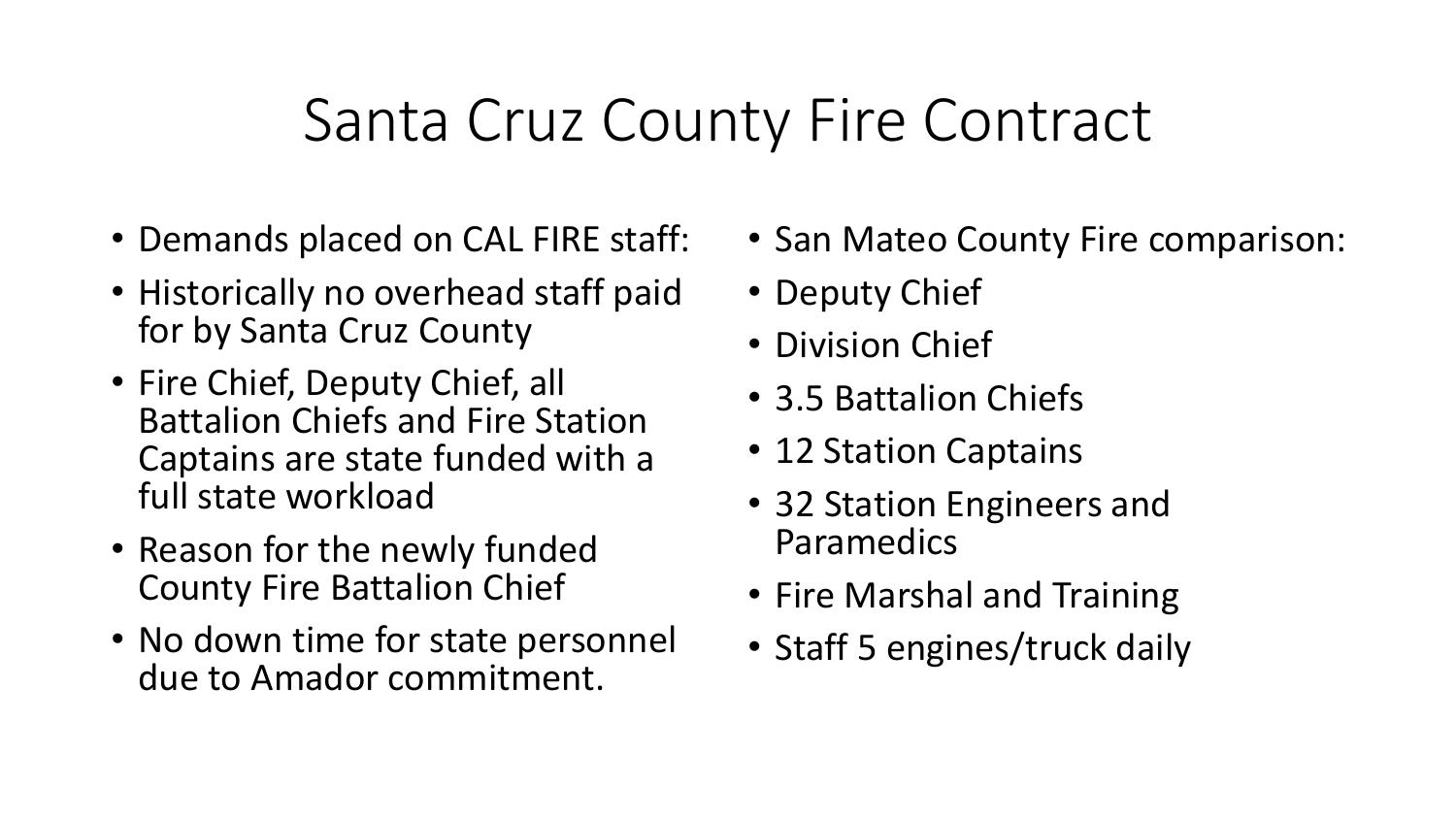## 2020 Benefit Assessment

- Repair structural deficit in budget
- Replace/bolster aging fleet
- Increase staffing
	- Third person on engine during Amador period
	- Due to relatively low response rate by County Fire volunteers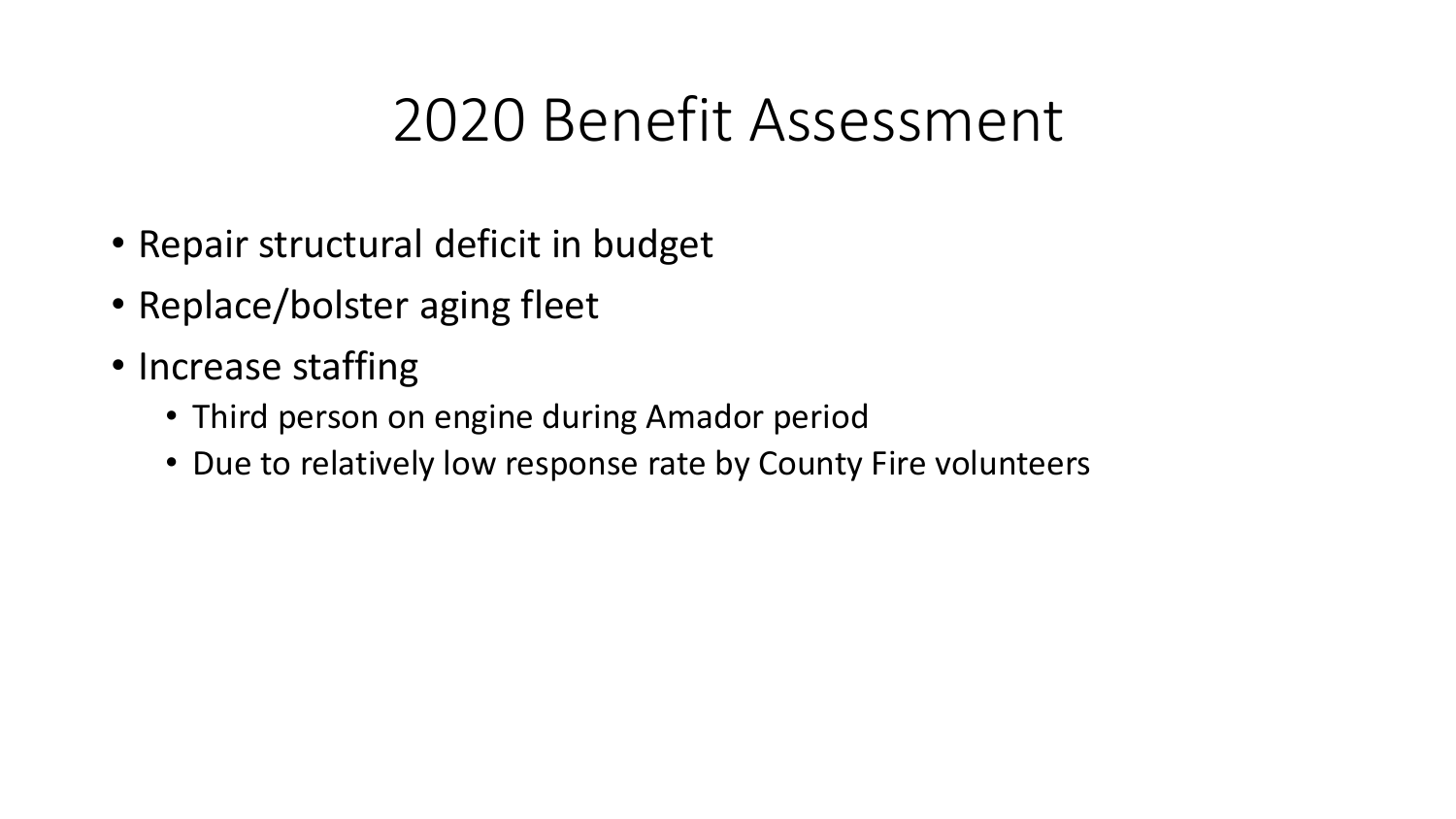## County Fire Budget

- Revenue Sources
	- Property Tax
	- Fire flow assessment
	- 2020 Benefit assessment
	- Reimbursements
	- Fund Balance
- Budget conservatively
- Expenditure savings occur when:
	- Employees in contract are not at top step
	- Vacant positions
	- Fire season runs long
	- Net negative changes in CAL FIRE labor contract
- Anything that was budgeted and not spent goes into the fund balance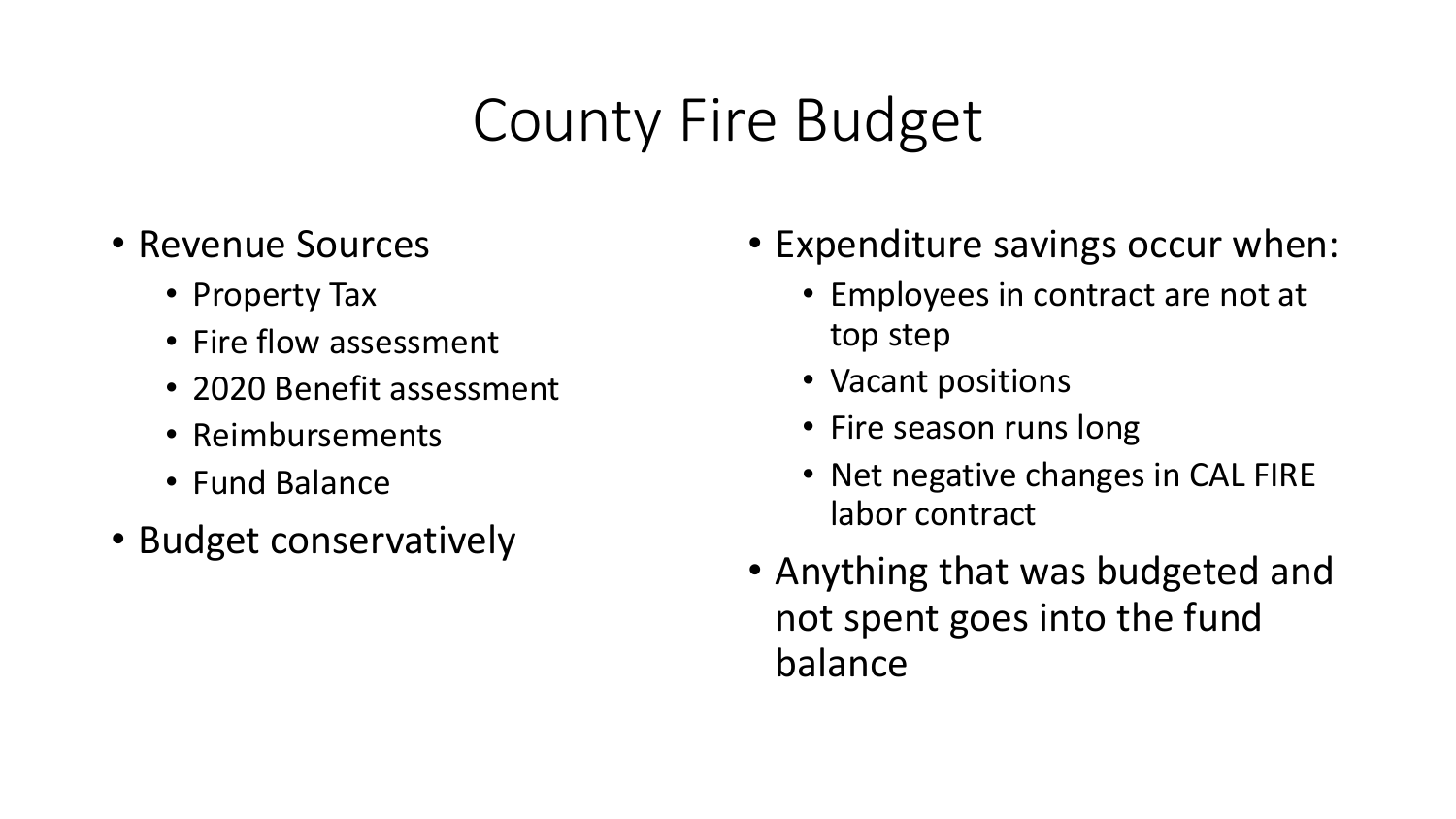#### Historical Savings

- 20/21 Contract amount \$4,376,651
	- Actual billed \$2,389,263- 45% savings
- 19/20- Contract amount \$3,401,432
	- Actual billed \$2,240,807- 34% savings
- 18/19 Contract amount \$3,171,140
	- Actual billed \$2,003,430- 36% savings
- 17/18- Contract amount \$3,020,134
	- Actual billed \$1,383,825-54% Savings